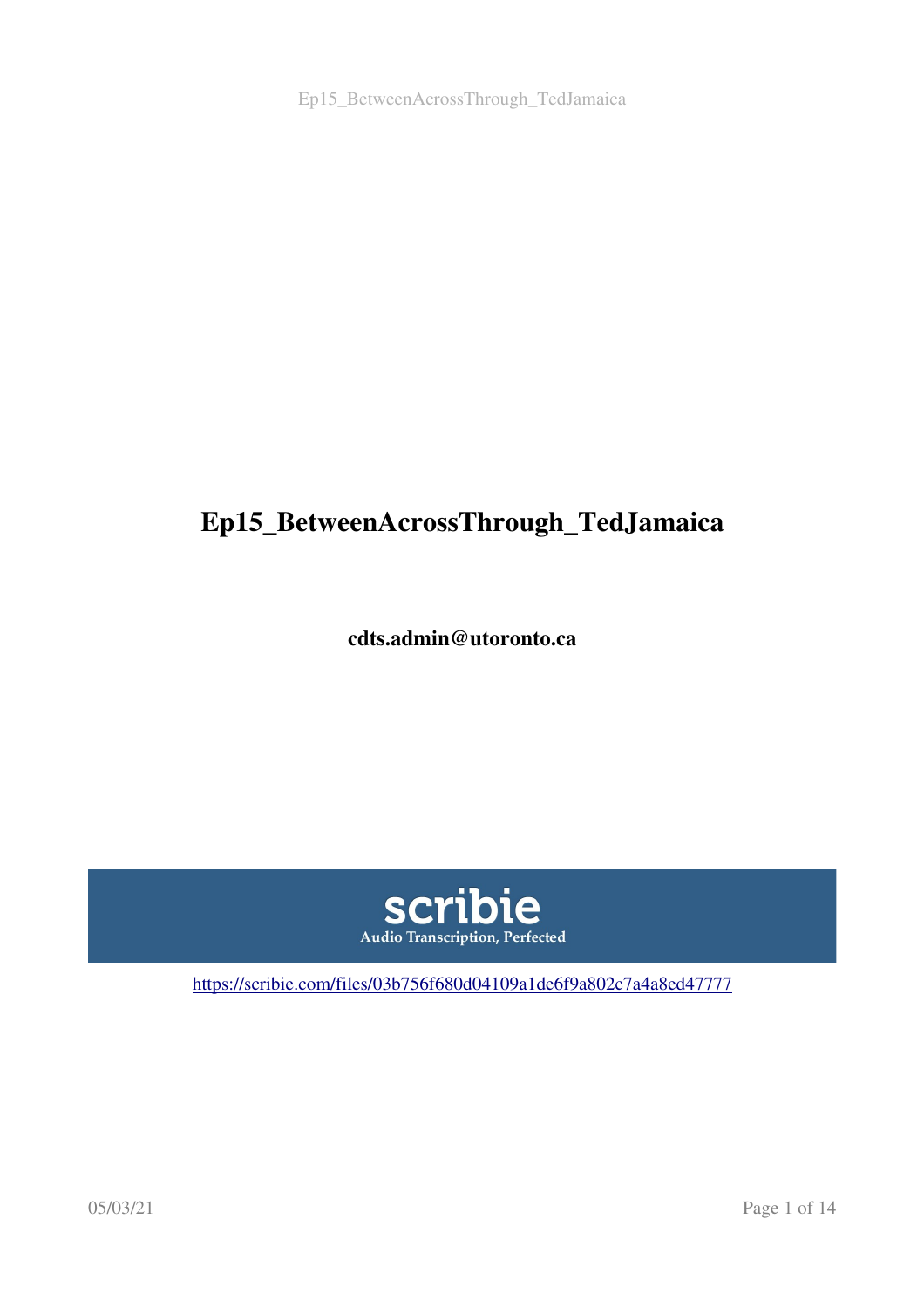#### [music]

## 0:00:03.3 Speaker 1: This is Between, Across, and Through.

[music]

0:00:22.2 Speaker 1: At the beginning of 1962, Jamaica was getting ready for independence, and people across different social sectors had different ideas of what it meant to be Jamaican and how the identity of the nation would be different from that of its colonizer, how its music, how its history should play a role on deciding its future. Today, Professor Kevin Lewis O'Neill, director of the Centre for Diaspora and Transnational Studies, is joined by Professor Ted Sammons from the University of Toronto. We will discuss the album Jazz Jamaica, which was recorded and released especially for Jamaica's independence. We will examine how the Workshop Octet envisioned this LP as a tool for nation-building and explore the legacy that this album and the musicians had on what we know today as the celebrated Jamaican sound. Please join us as we travel Between, Across, and Through.

0:01:26.4 Professor Kevin Lewis O'Neill: Hello, I'm Professor Kevin Lewis O'Neill, and I'm joined by Professor Ted Sammons. Thanks for joining us, Ted.

0:01:31.0 Professor Ted Sammons: It's great to be here.

0:01:33.3 PO: Can you tell me what it is about the album Jazz Jamaica that makes it so compelling for you?

0:01:40.0 PS: Yeah, well, I can try. I think that probably the first thing I would have to say is that I really like listening to it. I think it's a great album. I think it's a great piece of musicianship. The music on it is... It's got a real interesting variety and solos are wonderful and I love it. But I would also say that a big part of it has to do with when it was released and who it was that played on the record. First of all, it was released right on the cusp of Jamaica's independence, which was in 1962. Jamaica had been a colonial territory of England since 1655. They got a universal suffrage in 1944. So this was a culmination in 1962 of a long effort that had been underway toward the sovereignty of Jamaica as an independent state.

0:02:30.7 PS: So first of all, that the album came out at that time was real interesting to me and important. In addition, this was a big ferment of music at the time. There was an explosion of music that started to take place around that era that gave birth to a lot of the musics that we, in a contemporary moment, might more immediately associate with Jamaica. The musicians that play on this record, there are eight musicians that make up a band that's referred to as the Workshop Players or the Workshop Octet.

0:03:03.0 PS: These musicians, including Don Drummond, Ernest Ranglin, Carl Mcleod, Roland Alphonso, Tommy McCook, these are people who, at the time, were extremely active in laying the groundwork for Jamaica's departure into having a musical form or a music genre, a music style that the country was known for. A national sound was being created at the time, we refer to it today, the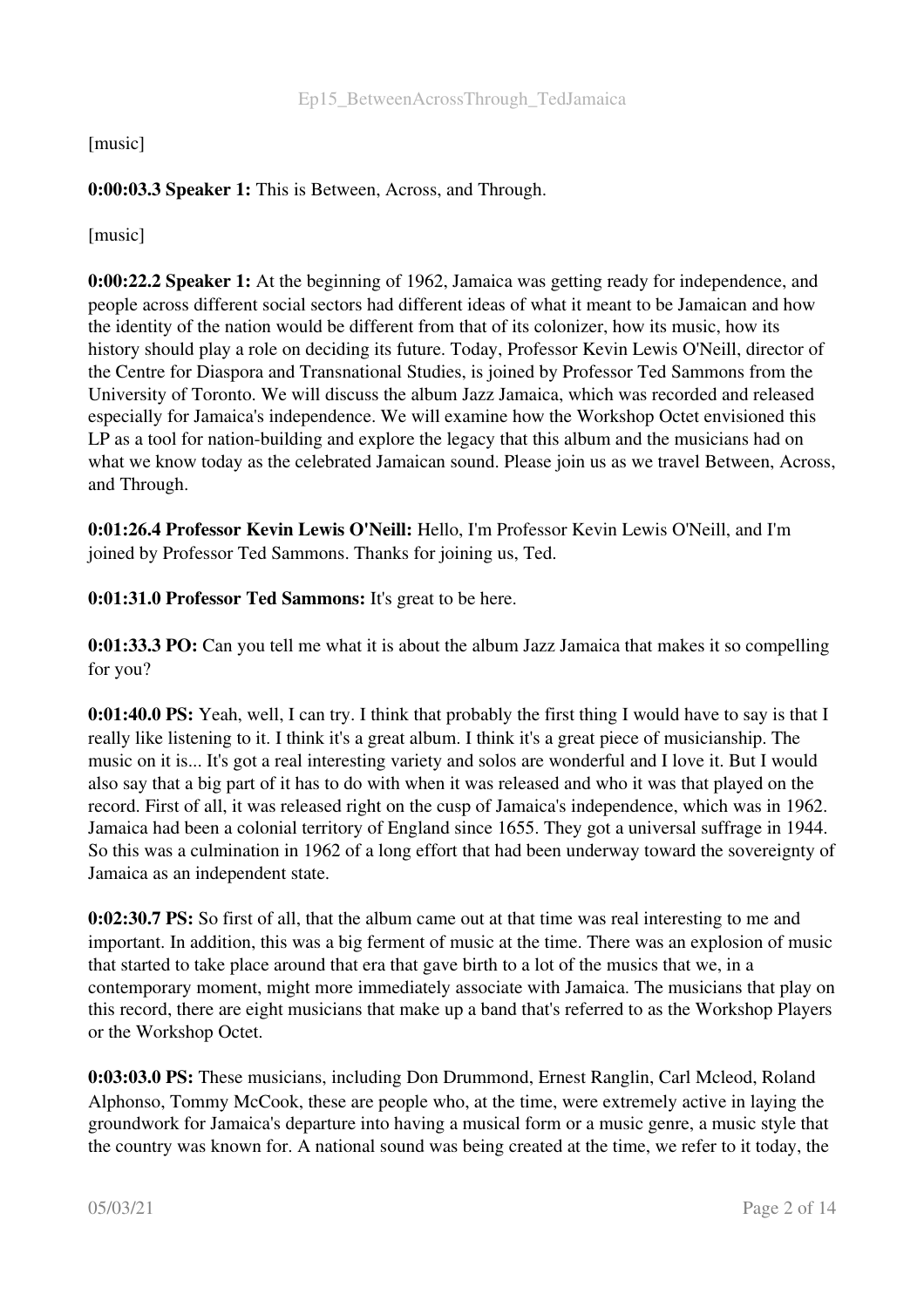style of music people refer to as ska, S-K-A. But at the time, these musicians themselves were among the crew of 20 or 30 people that kind of circulated in and out of different studios to make up these different mix match ensembles to be the backing bands like Stax/Volt Records or like the band that backed all of the Motown artists in the United States, really round about the same time.

0:03:56.8 PS: So we had a convergence, both of the historical moment at which this album was produced and released, and then also the historical significance, both at that moment and in the time since of the individuals that recorded it, that really drew my attention to it and that have really sparked an interest in the album outside of just enjoying listening to it, that's lasted for years and years and years so far.

0:04:22.2 PO: When they recorded the album Jazz Jamaica, were these musicians, this octet, were they part of necessarily the Jamaican elite?

0:04:30.0 PS: There may have been a few of the members of the octet that came from less than a humble background. But overwhelmingly, the artists that perform... That make up this ensemble are people that came from very humble beginnings in Jamaica at a time when humble beginnings of Jamaica was really dirt poor. These were men, several of them were raised in orphanages. Thomas McCook and Don Drummond were both children that graduated from the Alpha Boys School for abandoned children. Roland Alphonso and the base player Lloyd Mason, were graduates of the Stony Hill industrial reformatory school for boys. These were people that were not well-healed in their childhood, nor once they became musicians or as adults, were they part of the elite on the island or really anywhere off, for a couple of reasons.

0:05:28.1 PS: Number one, the opportunities that they had as musicians to join an elite class were very, very slim. There wasn't really much of a recording industry in Jamaica prior to the early 1960s, which is when this album came out. And secondly, though, at this moment of independence, there was a great conversation underway about how to distinguish the nation, both from its British colonial past, and from other nations in the international community, as well as how to determine the pathway forward that the country should take. And politically, these individuals were aligned with groups of people that were very different from the minority of brown and white, middle class and upper class, college-educated, many educated abroad business class, that these individuals, these men, the octet that were on this, they may have performed for some of the members of the elite at clubs and stuff, but their bread and butter was much closer to the masses.

0:06:28.7 PO: And so how were the Jamaican elites trying to frame race and nationalism during this independence movement?

0:06:33.7 PS: This is a really important point, especially because of how pronounced Jamaicanness is, or how familiar it is in a certain way around the world today. There was an extraordinarily successful nation-building in terms of reputation project that was going on at the time, and the elites faced a sort of a dilemma. Conventionally, what would happen is that in an anti-colonial movement, the people that were leading the anti-colonial movement, one of their priorities would be to say, "Well, we need to figure out what makes us different from the colonizer and celebrate and uplift all of the different things that distinguish us from the force that had come in and occupied our territory for all of these years." But the people that were in Jamaica had been carried there forcibly by the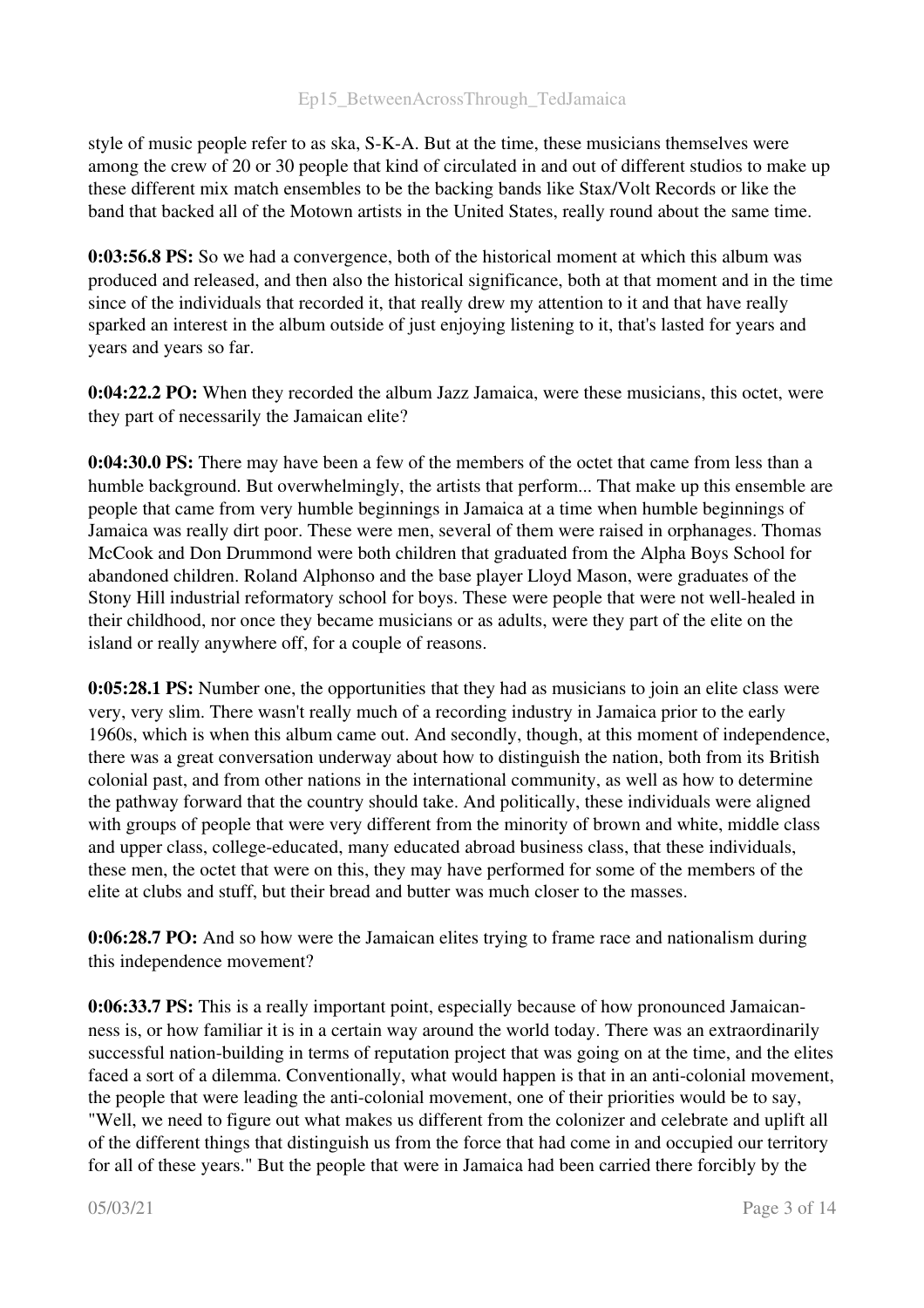colonizer. And so there was no pre-colonial local Jamaican heritage to draw on. The elites decided they were going to solve this problem, that is to create a Jamaican nation which was not British but Jamaican by underscoring its connection to Africa, which is the continent from which the masses of Jamaica had been brought. Yet at the same time, what they wanted to do, their view was that there was a real likelihood that if one or another sector of Jamaican society were celebrated or given undue attention in the picture of what Jamaica was, that this would cause a problem for the integrity of the national fabric.

0:08:07.5 PS: So what they did was they said and... "We will bring Africa in, but we will bring a sort of a time-bound historical frozen Africa. We will not cultivate ties to the continent. We will not cultivate a notion of a future collaboration or unification with African heritage. But rather, we will say 'Okay, this is here, this is part of Jamaica. We will celebrate this. We will look back to uplift it and point out its value, but then we will turn to look forward.'" There have been a number of scholars that have really drawn attention to this and expounded upon it, really very effectively. Deborah Thomas who published a book called Modern Blackness in 2004 which really elaborates very much on the problem that the elites, in a way, created for themselves by pushing what is probably best referred to as a colour blind nationalism. They were trying to establish Jamaica as a multicultural sort of polity. Akin to the United States or akin to Canada, the motto they adopted was "Out of many, one," which is the English for the Latin "e pluribus unum," that was taken by the US. So they were interested in colour blindness, not interested in the attachment to African heritage that many of the workshop musicians themselves had.

0:09:32.7 PO: So how is this album a rebuttal to this idea of colour blindness that was so prevalent among Jamaican politicians and scholars?

0:09:43.0 PS: I would say that... That's an excellent question, that's a really big part of what draws my attention to this record. I think that in one instance, this was a rebuttal, probably most primarily, in that there was a cleaving to a form of music, that at the time, was taking on a political valence, a political significance of diasporic African radicalism. That is to say that jazz music at the time was in the process of taking on developing a political component that it had not had in the past. And so by opting to play their music, to play this album that they released at this time, in a jazz idiom, I'm encouraged to view this as being at certain odds with the colour blind notion of the Jamaican polity, the population that was being advanced by the elites. At the time, the elites were backed by an ideology which said that "Yes, there is this mixture, but to offer any acknowledgement of the history of unequal treatment and stratification by race in Jamaica, race and colour, that at the moment of independence, this was going to be detrimental to the project of moving forward."

0:11:08.3 PS: It was along similar lines to, if any of the listeners have ever encountered a person who might suggest that it is talk about race which creates racism. This was very similar to the attitude that the elites were trying to promote in Jamaica at the time, that yes, we have all this difference. Yes, we need to tolerate and respect one another, but any time anybody and particularly any time anyone who was of African descent is drawing any attention to that fact in a Jamaican context, that this should be silenced, that this was inappropriate. And this was shared on both sides of the political aisle. There were two political parties that were moving toward or were helping to advance the project toward Jamaican independence. And in both instances, this is Norman W. Manley's party and Bustamante's party, were concerned with downplaying the extent to which any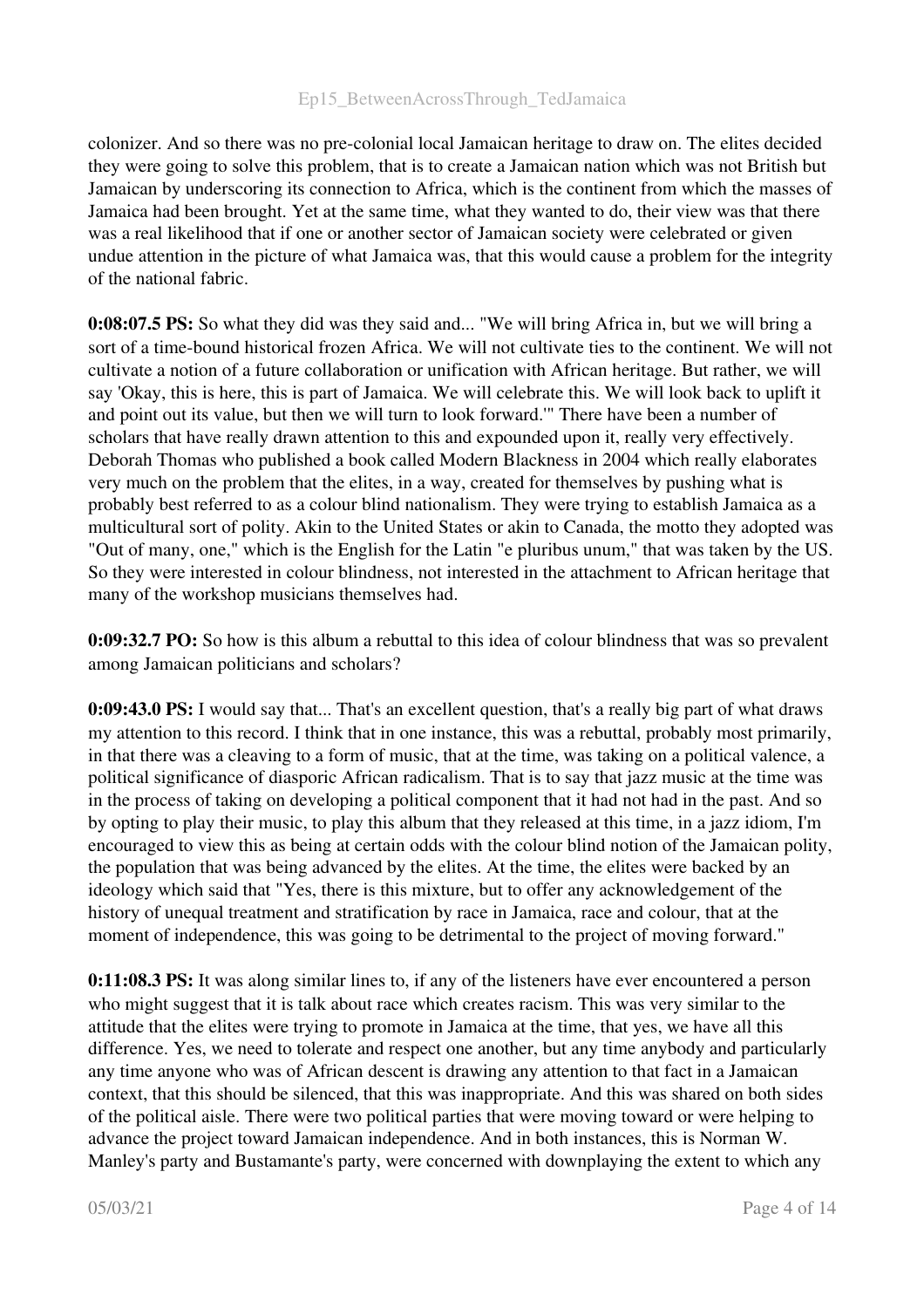explicitly Black consciousness was being tied to the Jamaican nation.

0:12:04.7 PO: And so the album Jazz Jamaica stands in direct opposition to this kind of colour blindness and this effort to kind of quiet conversations about race and nationalism.

0:12:20.6 PS: These are aspects of it that I'm really interested in drawing out and highlighting. It is not my understanding, or I don't have evidence that would suggest that they were members of the elite, there was no crackdown on this album, there were no instances where members of the elite castigated it publicly, nor were there instances where the elite were castigating jazz, because jazz had been an important piece of Jamaica's tourist economy. However, it was big band jazz, it was jazz of Cab Calloway and Duke Ellington, it was dance music. It was music that was supposed, in a certain way, supposed to make American tourists who came to Jamaica feel at home, where they would come there and hear something familiar.

0:13:05.3 PO: And on the album, the music is something other. I'm thinking about your writing about the song Exodus, that is a track that appears on this album. How do we begin to understand the appearance of Exodus on Jazz Jamaica?

0:13:22.9 PS: That's an excellent point, and I really do feel like of the pieces of music that make up this package, this album, that is the standout track, the standout piece for me that really indicates the degree to which this album was a recording, in a certain way in a political opposition to the dominant streams of social organization at work at the time in Jamaica.

0:13:48.9 PS: Number one, it recalls a sense that was very commonly held, not only among members of the African-descended population of Jamaica at the time, but African-descended people in the Americas writ large, the story of Exodus had been historically widely appropriated and widely referenced by members of that population. Of course, the story in the Old Testament of the Bible, where we have a story of the freedom from bondage in Egypt, in this instance, we have people that are descendants, and this goes back to the time when their ancestor were in fact enslaved in the Americas, where individuals were forcibly Christianized, if they were exposed to religion, or if they were exposed to the written word at all, and where people had latched on to the Exodus story to say "Aha, this book that you are telling us that we have to read, and that we have to make a cornerstone of our lives, has a story in it, where there are people who are oppressed and they are held in chains and they are held in bondage, and they are released." And it is their release and their freedom which is a major story of the beginning of the Bible. People who were descendant of individuals who had been enslaved in the Americas quite naturally saw that as a story that they could rally around, that they could consider even a moment of solidarity among people that would not have otherwise met one another.

0:15:15.3 PS: So including that track for a variety of other reasons, which I'd love to get into, that was a significant choice that they made, but even just looking at it, people that are familiar with Jamaican music or familiar with the heritage and philosophy and thought and religion of people of African descent in the Americas, seeing the word Exodus on a recording would be an immediate tip-off, an indicator that there is something going on beneath the surface here.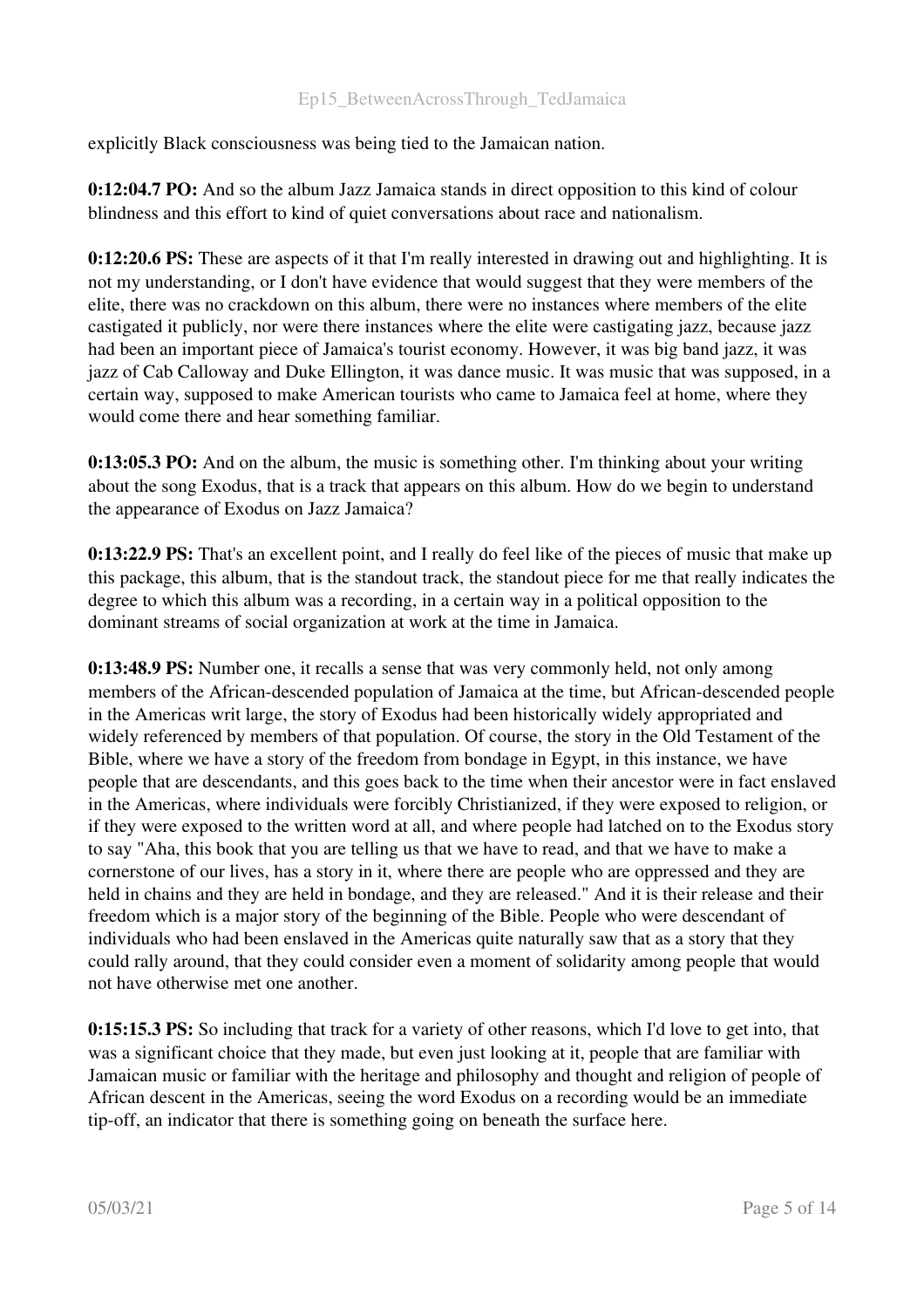0:15:44.4 PO: The Exodus narrative is biblical and has great obvious resonance within Jamaica. The song Exodus itself seems to have a history as well.

0:15:53.6 PS: Yeah, that's absolutely true. And that is another aspect of this. It really makes the story one that is really very rich. The song Exodus that appears on Jazz Jamaica from the Workshop is a cover version of the theme song from a movie that came out in 1959 called Exodus. This movie was based on a novel by a guy named Leon Uris. It tells the story of the settlement or depending on how you... There are others that would call it resettlement or occupation, of the territory that is now the nation of Israel. This movie was a triumphalist sort of propaganda film, but made in Hollywood, to tell the romantic and success story of the founding of an Israeli state. So it was an appropriation of the Exodus myth, the biblical Exodus story, where the Jews leave Egypt. And it was appropriation of that to be sort of reapplied to Jewish people under the auspices of a Zionist project.

0:16:55.6 PS: Now, in this instance, however, the song kind of took on a life of its own. The soundtrack recording is an instrumental orchestral song that has... It sounds like a Hollywood movie soundtrack, but with like big sweeping horns and lots of strings and so on, no lyrics. It won a Grammy, not only for best soundtrack album, but that song itself won song of the year in the United States Grammys. Soon after that, there was a piano duo who recorded under the name of Ferrante & Teicher who recorded an instrumental version of the theme song which is formally very much true to form, except instrumentally, it's just the two pianos. This reached number two on the US Billboard charts in 1961. So again, there was this, regardless of the film, the very theme song Exodus had begun to take on, as I said, a life of its own. It became quite a sensation, at least in the United States and in Europe, but it had a number of different branches that it made.

0:17:58.5 PO: What's interesting for me having gone on YouTube, but listeners could also go on other platforms and listen and even see different representations of these two early versions of Exodus, one is features doing pianos; the second, as you say, is cinematic and orchestral and sweeping, though somehow through jazz, they become a part of a project of Black liberation in the United States. How is that possible?

0:18:27.0 PS: Yeah, that's a really interesting part of the story. With the song reaching the popularity that it did in the US, one of the things within the tradition of jazz is to do cover versions of popular songs, but to put them to a different beat, and in a way to sort of reclaim them. So here, we had the stage set where the Exodus story itself had historically been claimed by multiple parties, among them, people of African descent in the Americas. We have a form of music that is a product of people of African descent in the Americas. So the ingredients are all there for this intersection to produce something really amazing. And I don't have a certain sense of who was the individual that did this for the very first time. I would imagine that it was probably done by a number of people in different places, all around the same time.

0:19:19.3 PS: But in that moment, a jazz saxophone player named Eddie Harris, known for his smooth playing of jazz before smooth jazz was a real thing but for his tone, he set the Exodus theme song to a conventional swung jazz beat without all of the orchestration and instrumentation, nor do they do it with the same beat or the same fealty or fidelity to the original version that these two pianos do.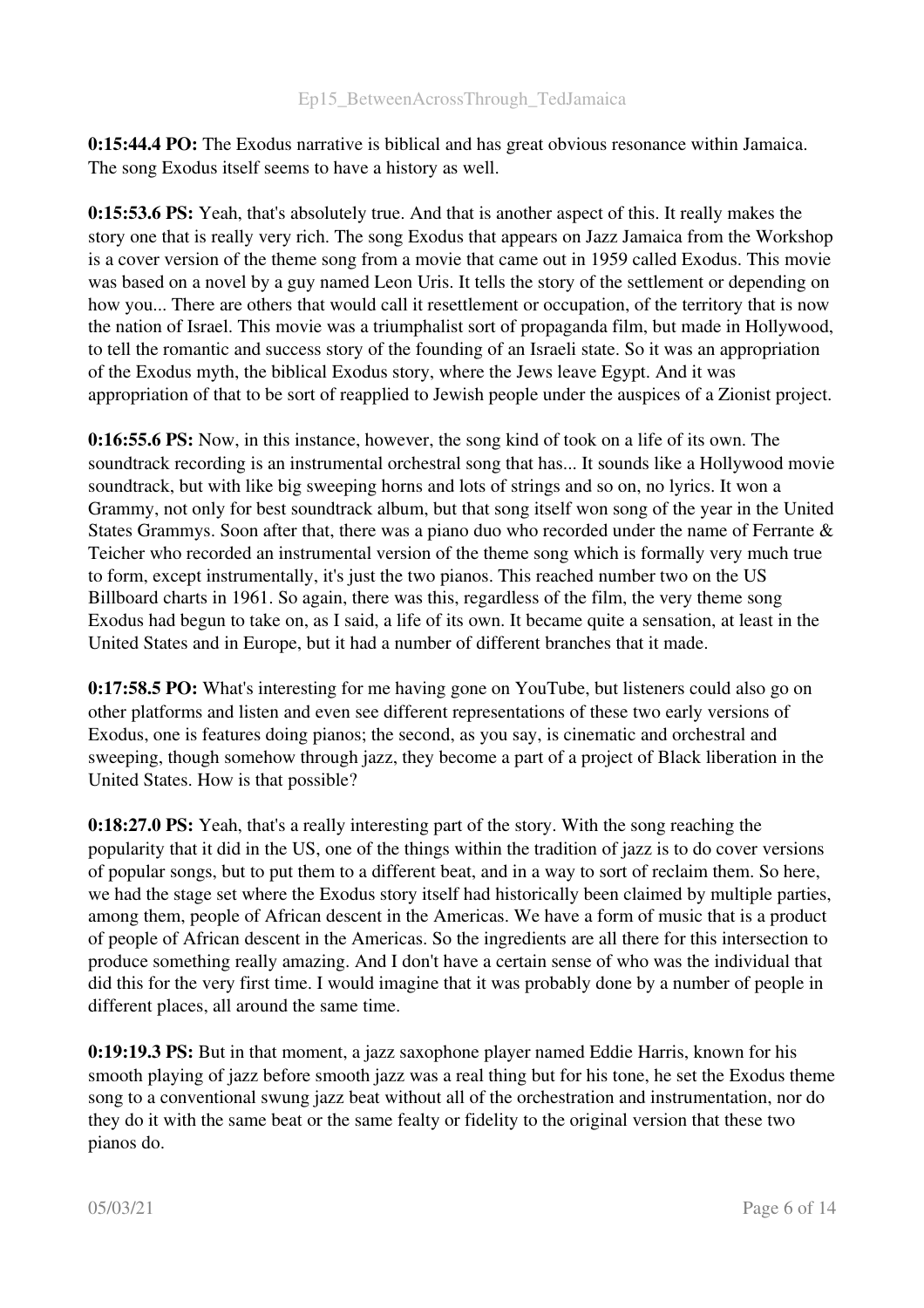0:19:48.9 PS: Rather, what Eddie Harris did was he took this theme song, sort of built on its fame and built on the significance of Exodus to a broader community of African-descended people in the Americas, and released a record in 1961 called Exodus To Jazz. We hear in Exodus To Jazz, of course, that theme song, but what is immediately discernible, and I encourage everyone to go check that out, you'll hear right away that the beat that is brought in is evocative of just "jazz". It is just a straight ahead swung metre. It is after Eddie Harris made that popular then that there were a whole number of other jazz musicians. There became this new branch, if you will, of the covers that would appear to have been what excited the Jazz Jamaica musicians. And it would appear to have been the strands of conversation that they then found themselves interested in contributing to.

0:20:49.9 PO: Ted, I'm interested because your reference to smooth jazz and Eddie Harris is provocative and very interesting, though the idea of smooth jazz doesn't strike me as particularly radical, especially when it comes to Black liberation.

0:21:05.4 PS: Absolutely, I would agree with that. We did have Kanye West hiring Kenny G to perform directly for Kim Kardashian, his spouse, but I don't read a whole lot of radicalism in that. And I would agree, I think that the smoothness part is a real important part of this story. A first place that I would suggest that really has to... We have to think about before we move into this conversation would be Amiri Baraka's book, Blues People, which he published in 1964. In this book, Baraka really gives us an elaboration on the way that in the late 1950s, jazz musicians deliberately through their artistic lot in with the political movement that is conventionally referred to now as the Civil Rights Movement that was underway in the United States at the time. That, in other words, that jazz itself had been popular, and to a certain degree, radical in the earlier part of the 20th century, radical for anyone to like it, really even. And yet then it became really very popular. And so we had a circumstance where, in the United States, a white guy named Paul Whiteman could be referred to as the father of jazz music, despite the fact that it was very obviously not something that had sprung from his own mind.

0:22:32.7 PS: What Baraka draws our attention to is that in the late 1950s, jazz musicians that were operating... Or really, in the 1940s after World War II, jazz musicians that were working in the United States at that time started to see playing jazz in the old way, in the swing way, to be tantamount to an endorsement of the status quo. And that in order to play their music in such a way that showed that they were not endorsing the status quo, they would need to develop some formal differences in the music they were playing. So we have a great shift in the 1940s, 50s and early 60s, from big band jazz into a style of jazz that's referred to as bop or as bebop. Charlie Parker, Miles Davis, John Coltrane, these were some of the innovators, particularly Charlie Parker.

0:23:19.0 PS: However, Eddie Harris then playing in this milieu, was playing in a bop style. So despite the fact that he plays smoothly, and now in retrospect, we would think of him as a smooth player, it's not the smooth jazz that we conventionally think of when we're looking at the weather channel now, or turning on the television and watching a news ticker. It is a form that was cutting against an earlier established tradition, or a sense that jazz was big band jazz, it was orchestrated, it was short little solos, it was Duke Ellington and Cab Calloway. And it was dance music, it was not political, it was for having a good time and dropping all of the politics at the door and dancing away your worries. And these individuals, Charlie Parker and all of them, and including Eddie Harris, the milieu that he was releasing that record into was one where the musicians were deliberately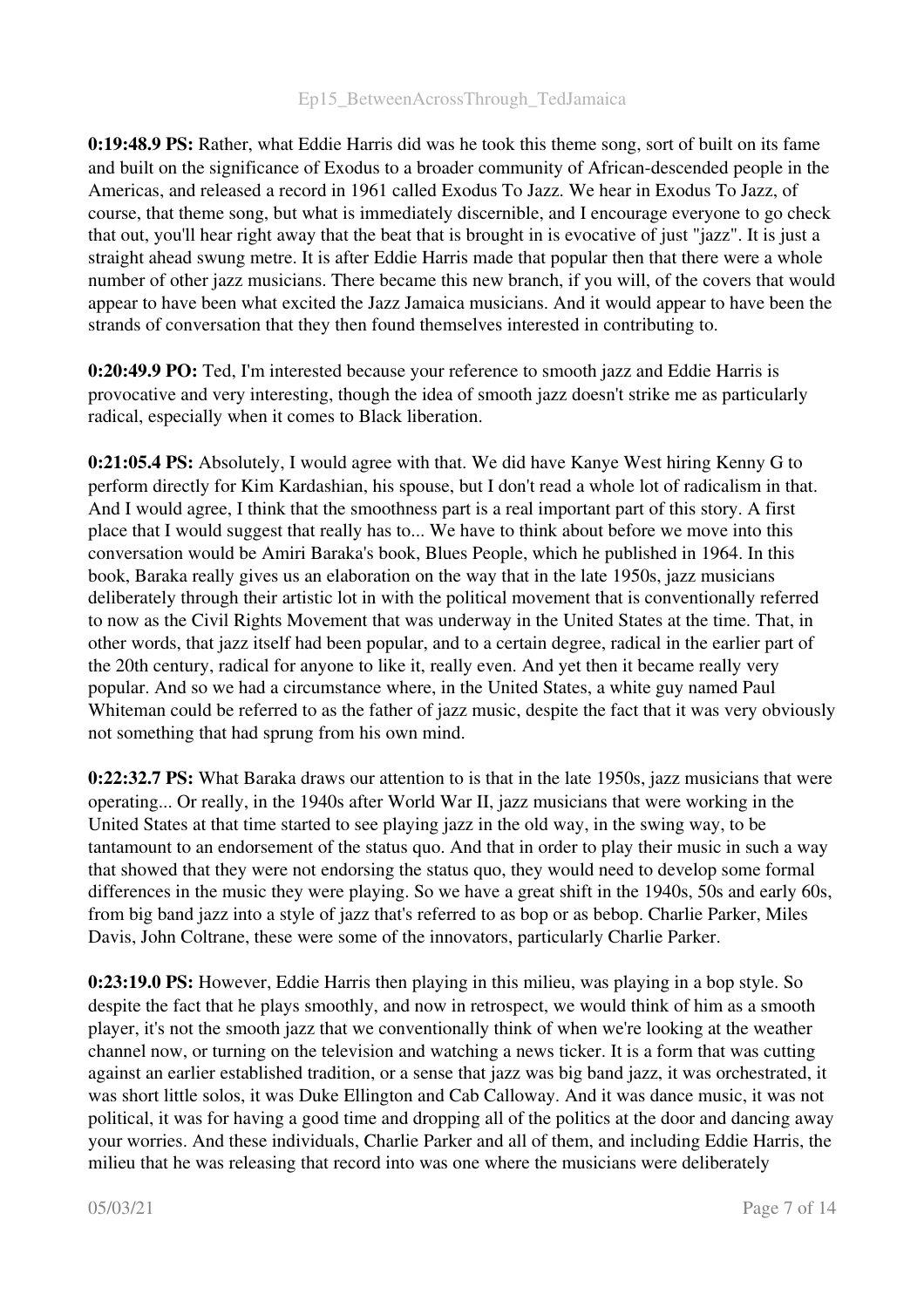changing their style away from a big band dance music style to a kind of jazz that was geared more toward introspection and thoughtfulness, toward this bebop style, as a way to realize a set of political aims.

0:24:31.7 PO: Ted, what other kind of expressions of Black liberation do we see at this moment with jazz?

0:24:41.2 PS: It was teeming with it. First, perhaps again, go ahead and read your Baraka, everybody, but then read the Ingrid Monson book, Freedom Sounds. She reads industry magazines as well as does a number of interviews with performers that were recording at the time to really draw out the political edge that these musicians themselves were piping into their music. There were a number of ways that they expressed this, though. Oftentimes if you... Yes, you're playing something that's not big band, maybe they are longer solos and stuff, but it's quite beautiful. And so there's not a politics that is explicitly there with it necessarily in all cases. What Monson draws our attention to, and of course, we can see this in the jazz section of your local records store, that there were at least two ways that the musicians would inject or signify the political content of their music outside of, that is in addition to, the stylistic formal change away from big band jazz.

0:25:37.5 PS: Number one would have been in the titles of songs. They were instrumental, didn't have any lyrics, they might include the title of the song. Grant Green, the guitar player for instance, operating in the same era, recorded a song and called it Nigeria. So this is a man, he's not from Nigeria, he had not visited Nigeria. Nigeria had just gotten its independence right around that time. And he was recording an instrumental jazz tune in the United States called Nigeria, thereby signifying his intention that the listener should not just look at this as art for art's sake, but rather that he had a particular political aim that he was looking to advance through his music.

0:26:15.5 PS: In addition to that, we have perhaps an even more explicit example. We would see in a record that was released by Max Roach called The Freedom Now Suite, where on the cover of this record, we see Max Roach as well as other members of the band, sitting looking extremely dapper, wearing black suits and ties, sitting at a lunch counter. This is an album released right around the same time as the lunch counter sit-ins, protests taking place in the United States. But in We Insist! The Freedom Now Suite, what Max Roach did was he had him and the rest of the band sitting at a lunch counter, evidently not being served by the soda jerk who was working there, a white soda jerk who was working there. All three of these men are obviously of African descent. And maybe more to the point, obviously of an appearance that would have guaranteed that they would have been disallowed or restricted or forbidden from sitting at a lunch counter in the US South, given Jim Crow laws that were in effect at the time. So in essence, what they are doing through this record cover is showing that the music that they are releasing on this record is not to be mistaken as being somehow outside of history or outside of a political project that they were trying to advance, but rather that their music is in effect a conveyance of that politics.

0:27:43.5 PO: And in that spirit, the album Jazz Jamaica is dedicated to Jamaican independence.

0:27:51.0 PS: Yes, absolutely. While there are no songs on Jazz Jamaica that have the same kind of explicit... On that We Insist! Record, they have a song called Tears For Johannesburg. This was just shortly after the Sharpeville massacre in protest against apartheid in South Africa. So there were no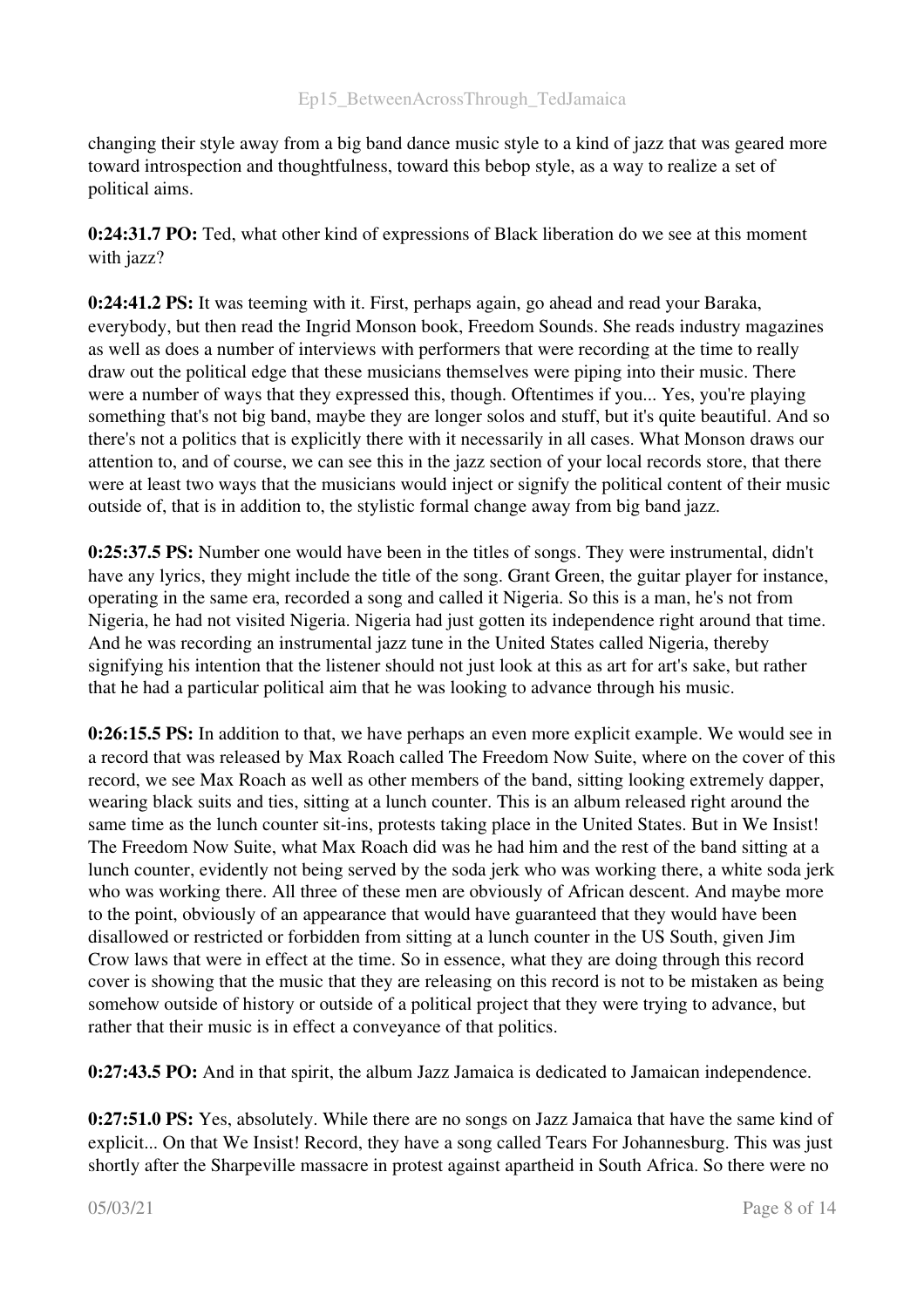instances like that on this Jazz Jamaica album. Nor are there any instances of them explicitly sharing their politics through the artwork on the front cover. The front cover is just a composite of two pictures of the band in the studio recording, which is terrific. It is a tremendous photograph. It's a wonderful record of them in situ, if you wish, but at the same time, there wasn't anything explicit there to connect this album with the Jamaican independence project aside from the title Jazz Jamaica.

0:28:39.9 PS: However, what we find on the back cover of the album are the liner notes printed there, and liner notes, in some instances, of course, would have been printed on the inside jacket, but here you can see it just from picking up the record if you were in a store, it extols the virtues of the musicians, talks about how great they are and what a treat you are in for once you put this on your turntable. But then at the end, it clarifies, in bold print type, in all capital letters, this LP was recorded specially for Jamaica's independence. So it is explicitly situated, not only having been recorded at the time of the independence turn, but is explicitly situated as a work of art to be heard as part of the conversation that was ongoing about Jamaica's independence and what that would mean.

0:29:28.8 PO: And so going back to the track Exodus, by covering this American jazz version, Jazz Jamaica was in some ways tapping into this anti-colonial, radical conversation, it seems, about race.

0:29:45.1 PS: Yeah. That is what I feel like the signs are pointing to. There are a number of other signs that might encourage a reading of it along those lines. The film, of course, was shown in Jamaica. A member of the Jazz Jamaica ensemble, Ernest Ranglin, was interviewed about the cover and asked if he had seen the movie. He said he was aware of it, and that he was aware of the movie being about people who were struggling. However, when we listen to Exodus, we hear that it is both like and unlike those covers. One can tell that the message to jazz fans or the message to people in the United States or Canada or Europe, the message was not one of mimicry. It was not one of, "Please give us credit for being able to play your music as well as you do." Rather, it is a new statement in an ongoing conversation. Perhaps using the same idiom, both in terms of the general form and even in, "Alright, I'm going to a picture that you like to paint, but with different colours," for instance, or, "I'm going to paint it in my own way." We have here, at least for an external audience, a version of Exodus, which both connects to a foreign group, that is musicians outside of Jamaica, and yet at the same time, very much makes it a Jamaican product, something that is at the same time very much oriented inwardly and not simply outward.

0:31:09.9 PO: On that point, do you have any sense of reception in Jamaica, the kind of audiences that it attracted or the kind of reception it received?

0:31:20.2 PS: Well, there are a number of pieces that would help us to cobble... To help me to cobble together an answer to that question, although I don't have... There's no Billboard, there's not something that I can point to to chart it.

0:31:31.3 PS: Number one, there's no complaints about this album, as I mentioned before. I haven't come across anything in the newspaper where people were talking about, "This is trash, this album represents the decline of Jamaican civilization right when it's getting started." But in addition to that, this is one of two jazz records that this record label put out. And it is the second one. And there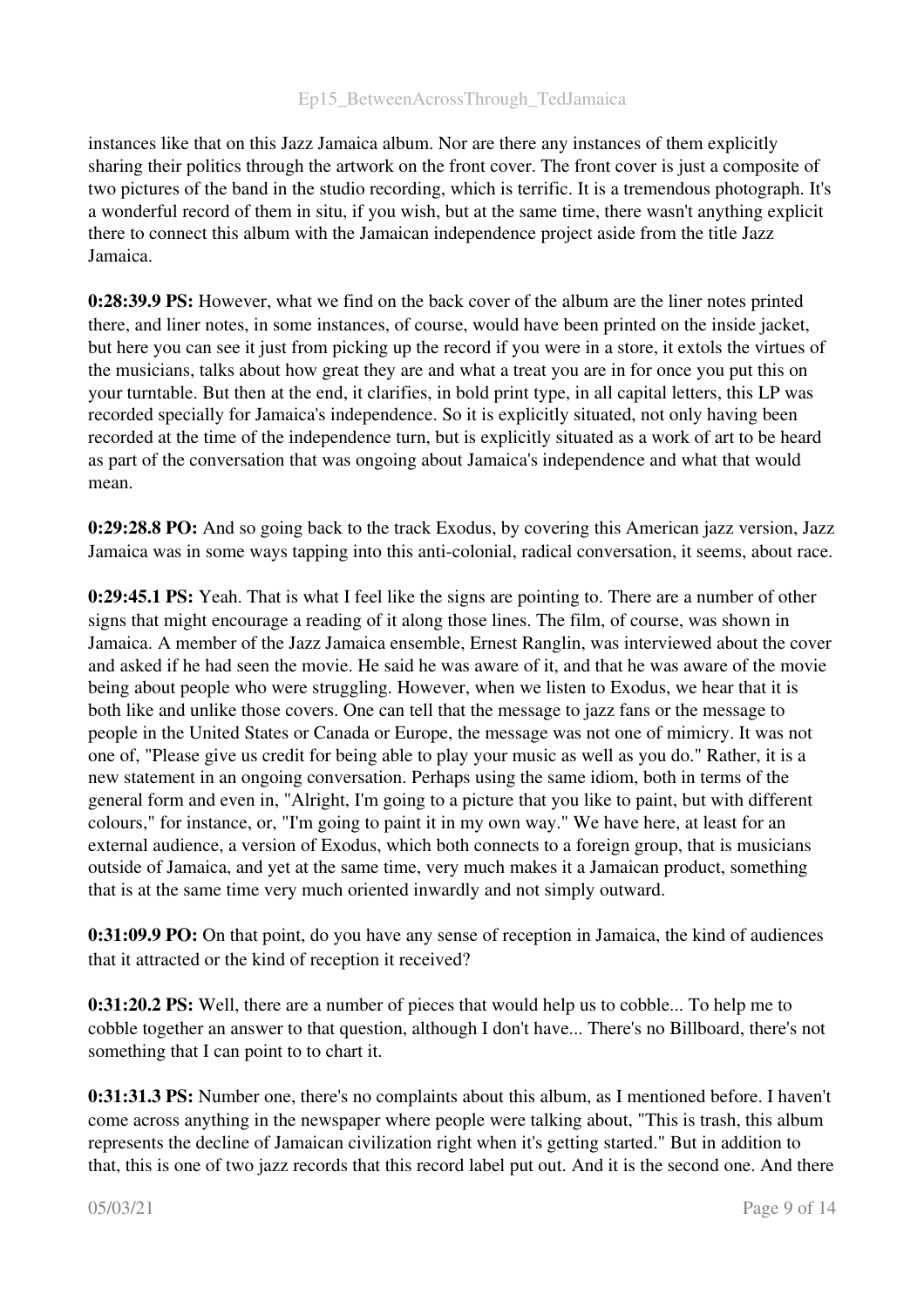were never any more jazz records that this jazz label put out. This jazz label entirely restricted itself to putting out ska and reggae after this. That would suggest that it wasn't a giant whiz-bang success from a marketing standpoint. It's my sense that at the time, the direction of the popular soundscape of music in Jamaica was very much moving toward dance and was against the direction that this album takes us. This album, for all of its qualities, it is not really a great album to dance to. At least, I haven't figured out a way to dance to it well. [chuckle]

0:32:31.6 PS: But secondly, it's an LP. And the record industry in Jamaica at the time, in the early 1960s, was really brand new. The first records that had been printed or had been pressed on the island had been in a shopping mall where you basically... You pay a little bit of money and you record your little tune, kind of the way you would in a photo booth. In addition, most people didn't have the money to buy a record player. And those that did have the money to buy a record player often were making a decision between buying a single, a 7-inch 45 that had two songs on it, which was a lot cheaper, and a lot of that was generally the pop music, or buying an LP that had seven or eight, nine tracks on it, which of course would have been more expensive.

0:33:14.4 PS: So it's my guess, it's my sense from these pieces of information and others, that this album, I wouldn't call it a flop, but I certainly wouldn't call it something that really carried the torch of the relationship between Jamaican musicians and Jamaican politics up the mountain. I think this was just something that is historically of really, really great significance for the genealogy that it kicks off, that it signifies, too, to the individuals that were involved. And I think, too, the fact that early on, it was explicitly tying together Africa, African America and Jamaican sovereignty, all of these things together. These are things that are real important to me about it, but I don't think that it was a great commercial success.

0:34:01.4 PO: Because it seems like, from what you've said, the more direct route to commercial success would have been by way of ska. And it comes to my mind, the question as to why they just didn't cut a ska record.

0:34:14.2 PS: Yeah, that is an aspect of this story that I have been wrestling with myself. And I suppose that I have finally just accepted that it's a riddle that I cannot solve, but that I can draw attention to its peculiarity. And I think that the decision that these musicians made, given Don Drummond, Thomas McCook, Ernest Ranglin, Roland Alphonso, potentially, we could read this as an anachronistic step, where the musicians themselves were unaware of how... Of just what they were contributing to. At the time, ska music being the popular music was also popular among the poorer sets in Jamaica in the cities. So it had a reputation, number one, as being sort of ghetto music, for better or for worse. And secondly, it had a reputation as being commercial music. And the individuals that made up the Jazz Jamaica octet, were, by all indications, totally fine with being associated with ghetto music from a political standpoint, but they were not interested in being associated with pop music. There were some... Ernest Ranglin, in an interview cites an instance where someone asked him, "So you're gonna keep playing ska and sell out?" There was this notion that to play ska, a notion about Ska that we now, it's difficult for us perhaps to wrap our mind around, much like in the same way that in this era, to be a Rastafarian in Jamaica was very, very dangerous.

0:35:40.8 PS: Rastafarians were pariahs in Jamaica. There had been a state-sponsored massacre of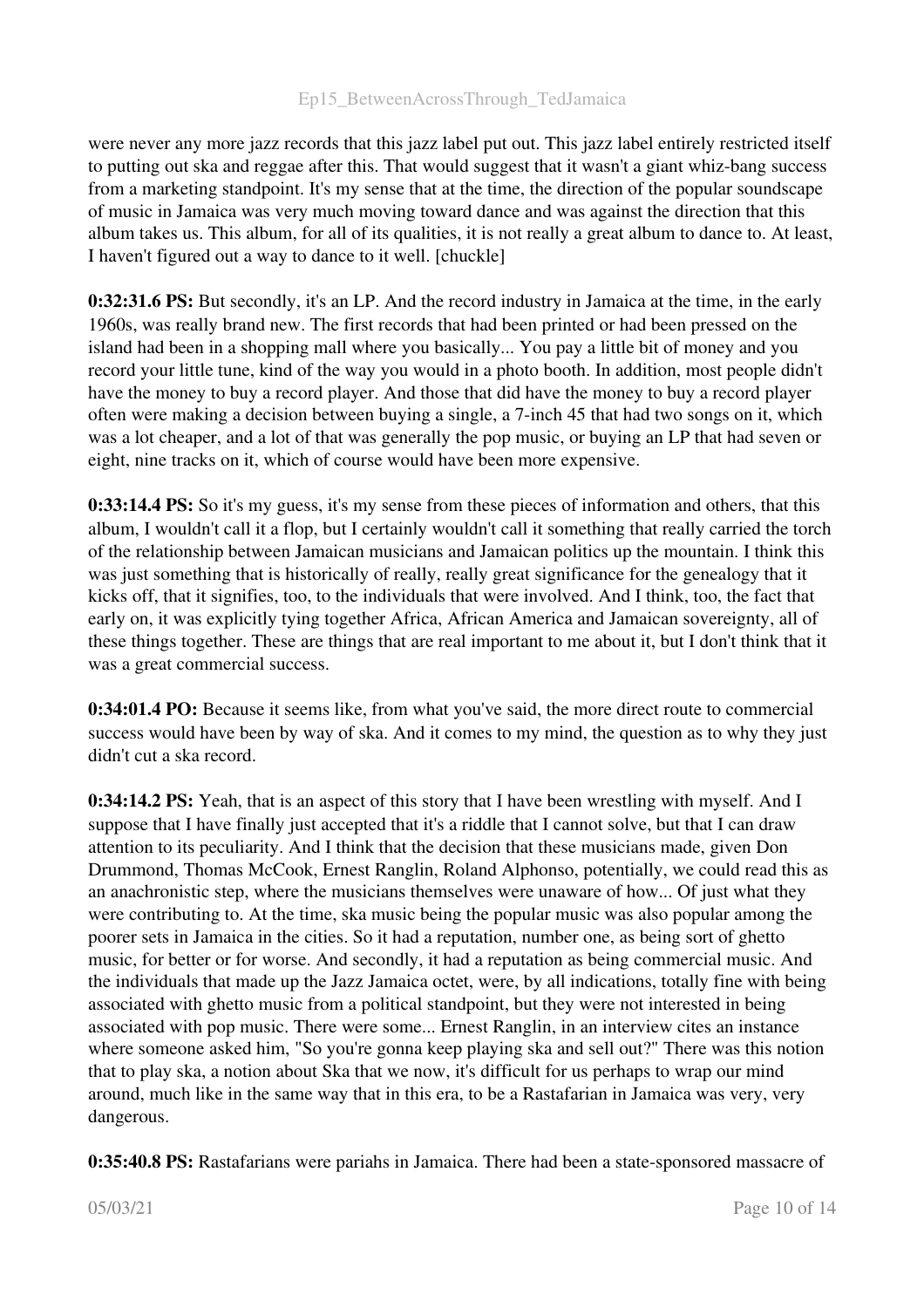Rastafarians, the Coral Gardens incident several years prior. And there were Rastas that these musicians in the Jazz Jamaica octet were hanging out with. So we have the indication that they were comfortable with a Black nationalist and a working class Black political movement. But in terms of the commercialism, it may have been, it seems, that their decision or the way they saw it was that, "If we really wanna play music that conveys the true political import, with respect to Jamaica's independence that we want to convey with this album, ska is not going to cut it, because ska will be mistaken for playtime, happy, party music. And what we want is to connect our music with something a little bit more solemn, something a little more thoughtful."

0:36:33.9 PO: And this is the way to characterize Jazz Jamaica, though the one outlier seems to be the first track, which is called Calypso Jazz. That's very different from what you hear in the track Exodus, for example.

0:36:49.8 PS: That's absolutely right. There's a Jamaican popular music expert who lives here in Toronto, his name is Klive Walker. Klive Walker has released a book that came out in 2005 called Dubwise. And in Dubwise, he says, "This is pretty much a straight ahead jazz album, but with some Jamaican inflections." What we hear when we listen to the first track, however, is what sounds like evidence of the musicians themselves introducing the listener to this dialectic, introducing the listener to this relationship between what a listener will expect to hear when they see the word "jazz" on the cover and what they will expect to hear when they see the word "Jamaica" on the cover. The album is called Jazz Jamaica. We don't really know for sure whether this is supposed to indicate whether it is jazz in Jamaica or jazz to a Jamaican style. But with this song Calypso Jazz, what we get is these musicians doing a halfway faithful and halfway not faithful, but in jazz, cover song, of a Jamaican or Caribbean folk tune called Iron Bar. Iron Bar was a standard for people playing Caribbean folk music, perhaps one of the most nationally, on the island, popular forms of music, mento music, was Jamaica's twist on Trinidad's Calypso.

0:38:12.9 PS: So here we have this funny moment where these musicians are speaking a little bit to Trinidad but in particular speaking to people that would be familiar with Jamaican folk music, or alternately, people that are expecting to hear Jamaican folk music. What we get then, at the beginning of the song, is we hear Iron Bar played by this group, set to a mento bubble rhythm, which sounds a little bit... It's like a calypso beat. After several measures, after they run through the theme of Iron Bar, they shift it to a standard swung jazz rhythm that appears much more often throughout the album. And going back to Eddie Harris, it's the same... It's the rhythm that he set Exodus to to signify his appropriation of it. And for the rest of that tune on the Jazz Jamaica record, their cover of Iron Bar, which they released as a song called Calypso Jazz, this is literally a back and forth, a dialogue in a sense, being performed by these musicians, between a musical conception of Jamaica or Jamaica in music, and a musical conception of something else, in this instance, being jazz.

0:39:25.2 PS: But it could also perhaps be understood as a moment when the musicians themselves were saying, "This is what we can do, this may be what you expect us to do. And we want to show you that we have the virtuosity to switch back and forth on a dime between these supposedly distinct genres. And now we have gotten that out of the way in the first track and for the rest of the track, we're gonna do jazz, which is what we came here to do in the first place." I don't know that for sure. Like you... I'm so glad you raised that point because I think that that track, aside from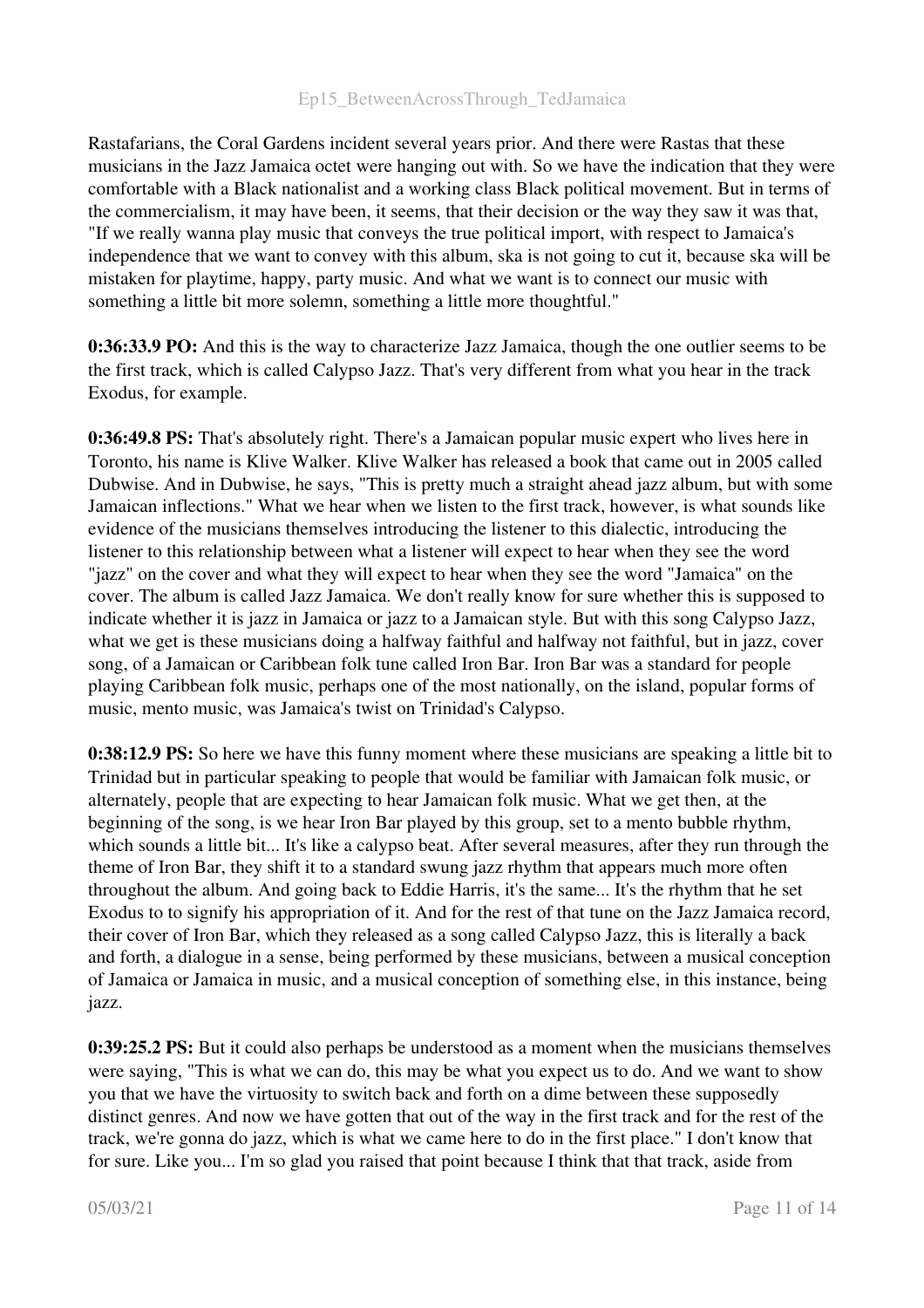Exodus, is really one of the more historically interesting ones.

0:40:04.7 PO: Well, it seems to me, the conversation that takes place between Calypso Jazz and then the track Exodus is a powerful conversation, but so, too, is the transnational conversation around Exodus itself, the different kind of iterations and how it all steams towards this intention, towards Jamaican independence. I wonder if you could say a little more about that kind of conversation, 'cause in one sense, it's clear from your research and your writing that the album itself wasn't a tremendous commercial success, though it has quite a legacy, it seems.

0:40:42.6 PS: Absolutely. I'll start in the more recent and try to work backward. But turn on a radio and you hear hip-hop music, turn on the television and hip-hop is being used to sell everything these days. Not to mention the fact that it has remained one of the more popular musical forms for young people for over a generation, for several generations now, worldwide, but especially in the Americas. Well, it's conventionally understood that hip-hop music, in its early pioneering years, in the 1970s, in the Bronx with Kool Herc and others, Kool Herc... Clive Campbell was a man who was born in Jamaica and whose innovations of playing two records at once and making breakbeats for people to dance to, which is the foundation of hip-hop music, was something that he understood, he learned by watching people play music very similarly in Jamaica. There's a Jamaican root of hiphop music that we hear there, as well as that we will hear in samples. There is Jamaican reggae music, there's ska music, there's dancehall music, all kinds of different stuff that contributes to the palette that we hear in any hip-hop song.

0:41:53.7 PS: Taking a step back, though, this album helps us to understand not only some of the roots of contemporary music in terms of hip-hop, but also the roots of contemporary music in terms of more famous albums through which we associate music and Jamaica. Jamaica as a distinctive national entity is often associated, musically, at least with Bob Marley. And we see Time Magazine, for instance, having regarded Bob Marley's Exodus album as the album of the 20th century in the 1990s.

0:42:25.6 PS: In the song Exodus on that album, one can hear a bit of an echo of the original theme song coming from the Otto Preminger movie. But we hear it all in a reggae beat, we don't hear any jazz or something we would recognize as jazz. What we see, though, looking at Exodus and remembering that many of the musicians that served as Bob Marley's backing band when he was getting his career started, were members of this very community from which the Workshop group emerged. These were in effect, his musical uncles. These were people that were teaching Bob Marley and others lessons about arranging and composition, about being a musician.

0:43:08.8 PS: So the likelihood that they rubbed off on him is not in question, but what this album offers us is an audio piece of evidence to further understand how far back that relationship goes, how far back the role of certain musicians in Jamaica were having in injecting a political element into the music. It may even invigorate or reinvigorate our understanding of Bob Marley's radicalism, to imagine Exodus as being of a genealogical generation coming after this record Jazz Jamaica, which again, in my understanding, there are just so many signs that point to it being a product of the musicians themselves being interested in performing as well as cultivating an international, a transnational diasporic Black radical solidarity that played at the same time into the establishment of Jamaica's national sovereignty itself.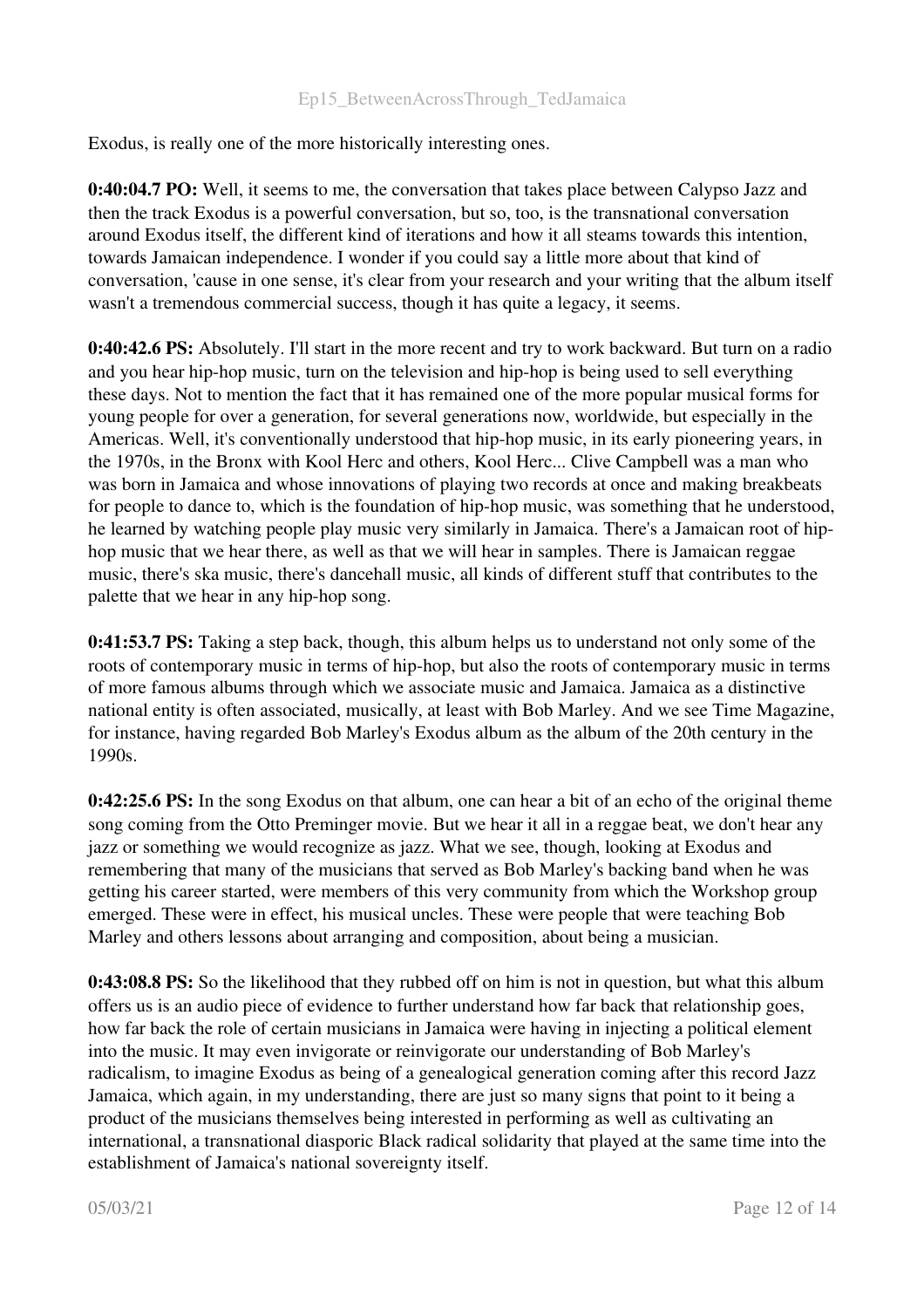0:44:12.9 PO: Well, I think it's a tremendous story about what seems like maybe an easily or often overlooked artefact that then actually proves to be critical in terms of the legacy of not just Jamaican independence, but also popular culture worldwide, and really rooted in this transnational conversation over race and nationalism. So I'm so happy that you brought it to our attention and that we were able to have this great conversation, Ted. Thanks so much for joining us.

0:44:44.5 PS: Hey, thank you for having me, this has been really fun. Thank you.

### 0:44:47.4 PO: Good.

0:44:50.3 S1: That was Professor Kevin Lewis O'Neill in conversation with Professor Ted Sammons from the University of Toronto. On our next episode, we'll talk to Professor Nada Moumtaz and discuss the tension between religion and capitalism emerging from the reconstruction project in Beirut. Please subscribe on your favourite app so you won't miss it. This monthly podcast was brought to you by The Centre for Diaspora and Transnational Studies at the University of Toronto. Between, Across and Through is produced by Iane Romero. Thank you for listening and joining the conversation.